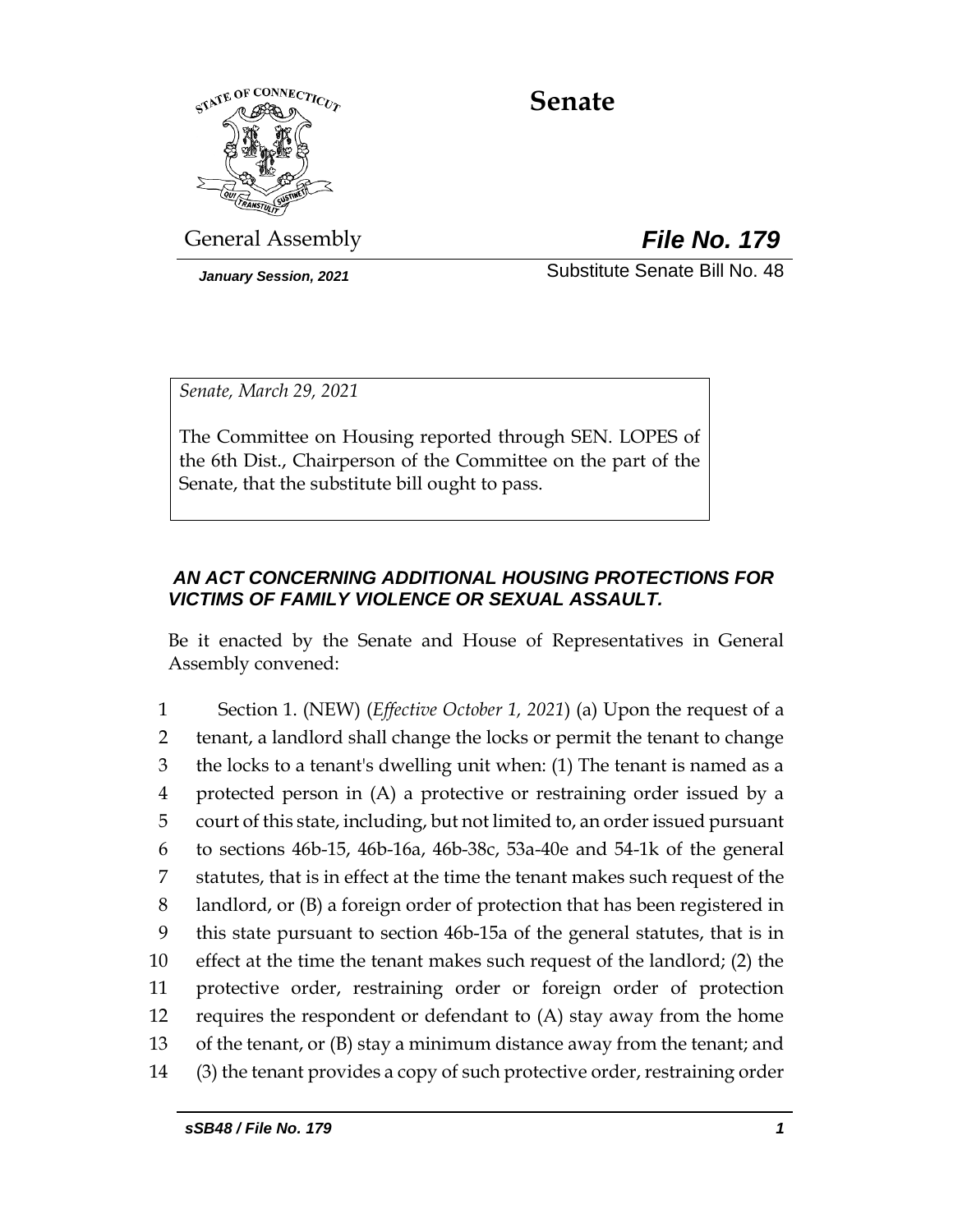or foreign order of protection to the landlord. A landlord who is required to change a tenant's locks or permit the tenant to change a tenant's locks under this subsection shall, not later than six hours after receipt of the request, inform the tenant whether the landlord will change the locks or permit the tenant to change the locks. If the landlord agrees to change the locks, the landlord shall do so not later than forty-eight hours after the date that the tenant makes such request.

 (b) If a landlord has informed the tenant that the tenant is responsible for changing the locks, fails to change the locks, or fails to permit a tenant to change the locks within the timeframe prescribed under subsection (a) of this section, the tenant may proceed to change the 26 locks. If a tenant changes the locks, the tenant shall ensure that the locks are changed in a workmanlike manner, utilizing locks of similar or improved quality as compared to the original locks. The landlord may replace a lock installed by or at the behest of a tenant if the locks installed were not of similar or improved quality or were not installed properly. If a tenant changes the locks to his or her dwelling unit under this subsection, the tenant shall provide a key to the new locks to the landlord not later than two business days after the date on which the locks were changed, except when good cause prevents the tenant from providing a key to the landlord within the prescribed time period.

 (c) When a landlord changes the locks to a dwelling unit under subsection (a) or (b) of this section, the landlord (1) shall, if using a professional contractor or locksmith, be responsible for payment to such contractor or locksmith, (2) shall, at or prior to the time of changing such locks, provide a key to the new locks to the tenant, and (3) may charge a fee to the tenant not exceeding the actual reasonable cost of changing 42 the locks. If the tenant fails to pay the fee, such cost may be recouped by suit against the tenant or as a deduction from the security deposit when the tenant vacates the dwelling unit, but shall not be the basis for a summary process action under chapter 832 of the general statutes. For purposes of this subsection, "actual reasonable cost" means the cost of the lock mechanism, as well as the fee paid by the landlord for professional contractor or locksmith services.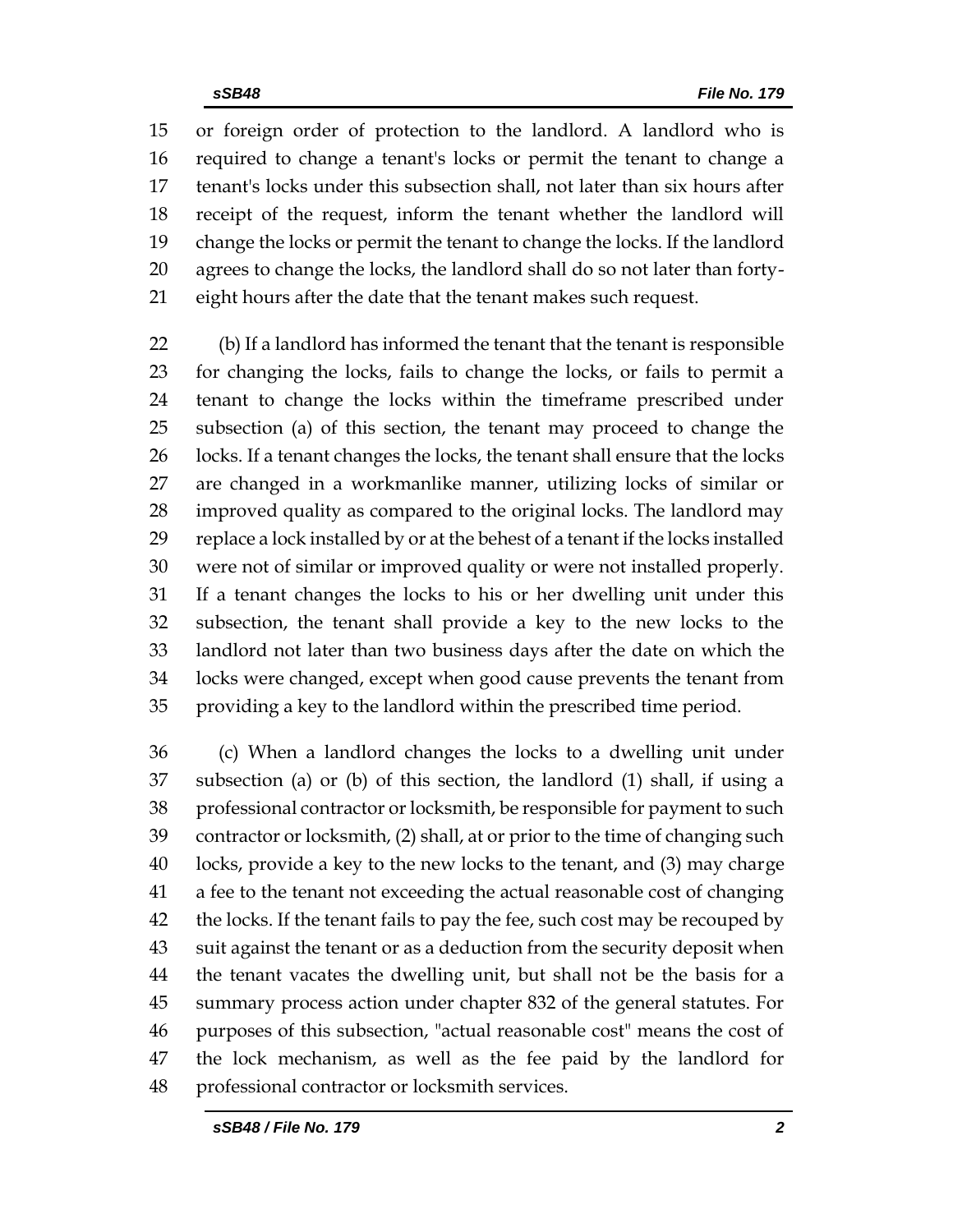(d) A landlord may reprogram a digital or electronic lock with a new entry code to comply with the provisions of this section.

 (e) If a tenant residing in the dwelling unit is named as the respondent or defendant in an order described in subsection (a) of this section and under such order is required to stay away from the dwelling unit, the landlord shall not provide a key to such tenant for the new locks. Absent a court order permitting a tenant who is the respondent or defendant in such order to return to the dwelling unit to retrieve his or her possessions and personal effects, the landlord has no duty under the rental agreement or by law to allow such tenant access to the dwelling unit once the landlord has been provided with a court order requiring such tenant to stay away from the dwelling unit, and the landlord shall not permit such tenant to access the dwelling unit. Any tenant excluded from the dwelling unit under this section remains liable under the rental agreement with any other tenant of the dwelling unit for rent or damages to the dwelling unit.

 (f) A landlord may not require a tenant who is named as a protected person under an order described in subsection (a) of this section to pay additional rent or an additional deposit or fee because of the exclusion of the tenant who is named as the respondent or defendant in such order.

 (g) Any landlord or agent of such landlord who denies a tenant named as a respondent or defendant in an order described in subsection (a) of this section access to the dwelling unit pursuant to this section shall be immune from any civil liability arising from such denial, provided the landlord or agent complies with the provisions of this section and any applicable court order.

 Sec. 2. Section 47a-1 of the general statutes is repealed and the following is substituted in lieu thereof (*Effective October 1, 2021*):

 As used in this chapter and sections 47a-21, 47a-23 to 47a-23c, inclusive, 47a-26a to 47a-26g, inclusive, 47a-35 to 47a-35b, inclusive, 47a-41a, 47a-43 and 47a-46 and section 1 of this act: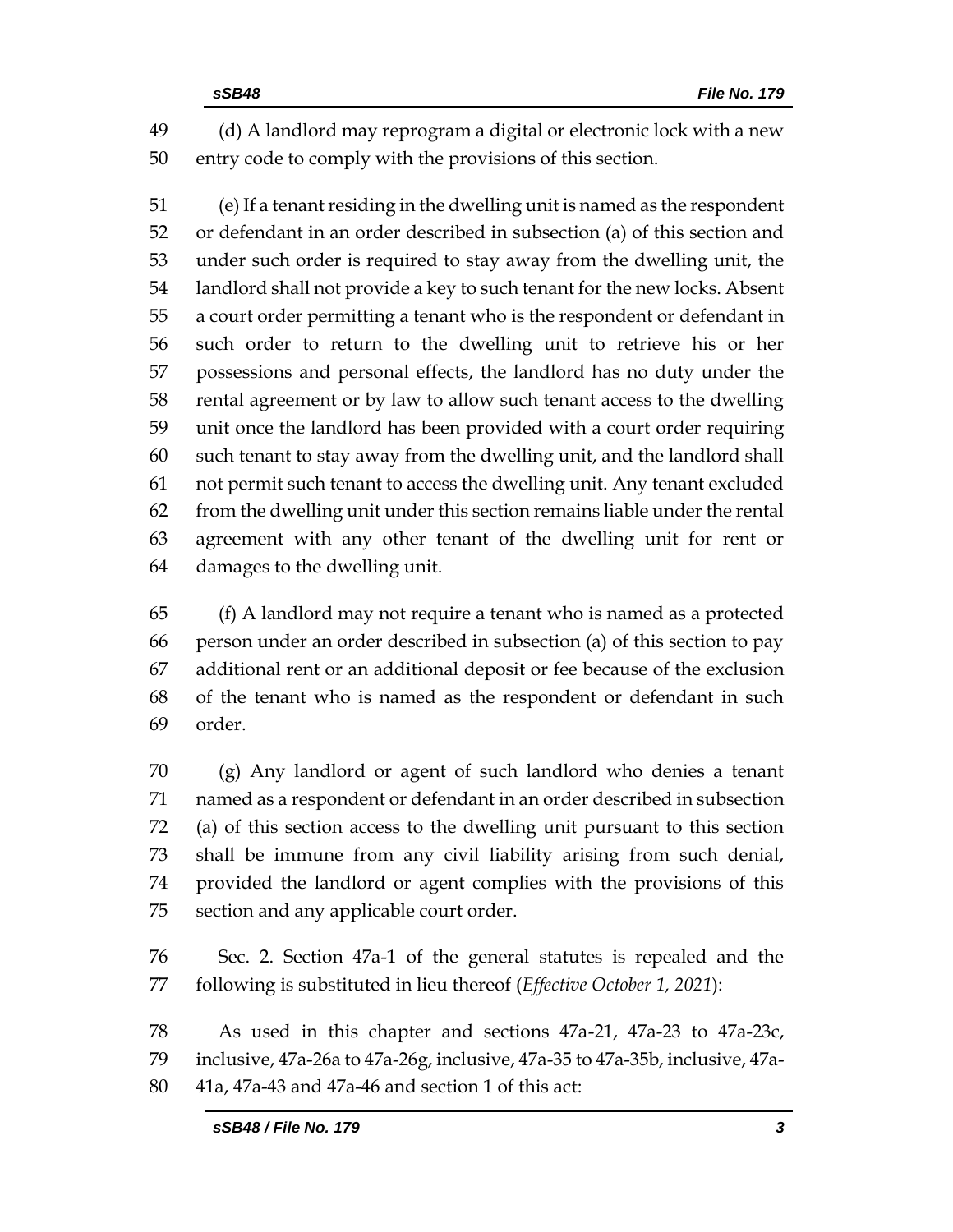(a) "Action" includes recoupment, counterclaim, set-off, cause of action and any other proceeding in which rights are determined, including an action for possession.

 (b) "Building and housing codes" include any law, ordinance or governmental regulation concerning fitness for habitation or the construction, maintenance, operation, occupancy, use or appearance of any premises or dwelling unit.

 (c) "Dwelling unit" means any house or building, or portion thereof, which is occupied, is designed to be occupied, or is rented, leased or hired out to be occupied, as a home or residence of one or more persons.

 (d) "Landlord" means the owner, lessor or sublessor of the dwelling unit, the building of which it is a part or the premises.

 (e) "Owner" means one or more persons, jointly or severally, in whom is vested (1) all or part of the legal title to property, or (2) all or part of the beneficial ownership and a right to present use and enjoyment of the premises and includes a mortgagee in possession.

 (f) "Person" means an individual, corporation, limited liability company, the state or any political subdivision thereof, or agency, business trust, estate, trust, partnership or association, two or more persons having a joint or common interest, and any other legal or commercial entity.

 (g) "Premises" means a dwelling unit and the structure of which it is a part and facilities and appurtenances therein and grounds, areas and facilities held out for the use of tenants generally or whose use is promised to the tenant.

 (h) "Rent" means all periodic payments to be made to the landlord under the rental agreement.

 (i) "Rental agreement" means all agreements, written or oral, and valid rules and regulations adopted under section 47a-9 or subsection (d) of section 21-70 embodying the terms and conditions concerning the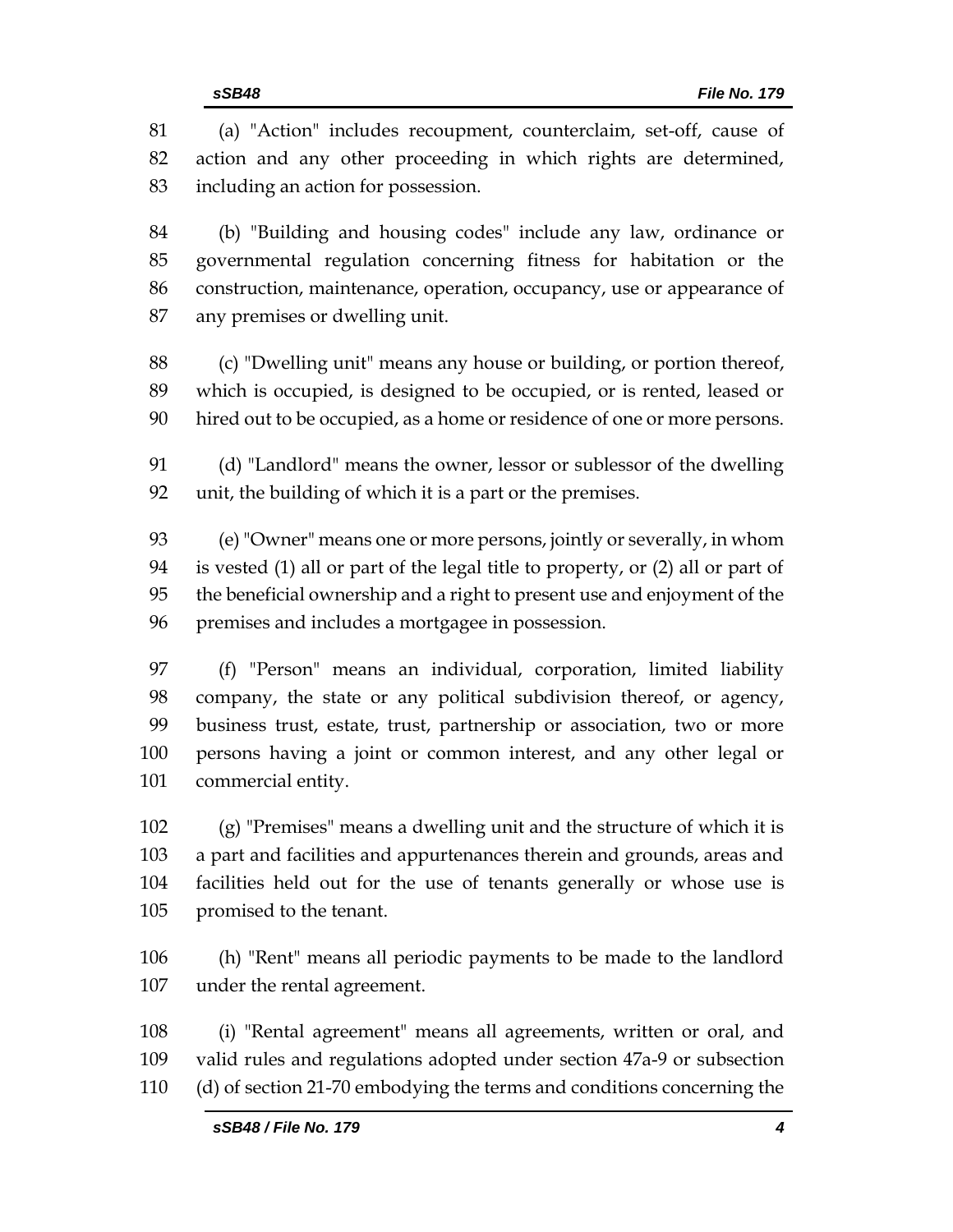use and occupancy of a dwelling unit or premises.

 (j) "Roomer" means a person occupying a dwelling unit, which unit does not include a refrigerator, stove, kitchen sink, toilet and shower or bathtub and one or more of these facilities are used in common by other occupants in the structure.

 (k) "Single-family residence" means a structure maintained and used as a single dwelling unit. Notwithstanding that a dwelling unit shares one or more walls with another dwelling unit or has a common parking facility, it is a single-family residence if it has direct access to a street or thoroughfare and does not share heating facilities, hot water equipment or any other essential facility or service with any other dwelling unit.

 (l) "Tenant" means the lessee, sublessee or person entitled under a rental agreement to occupy a dwelling unit or premises to the exclusion of others or as is otherwise defined by law.

 (m) "Tenement house" means any house or building, or portion thereof, which is rented, leased or hired out to be occupied, or is arranged or designed to be occupied, or is occupied, as the home or residence of three or more families, living independently of each other, and doing their cooking upon the premises, and having a common right in the halls, stairways or yards.

This act shall take effect as follows and shall amend the following sections: Section 1 *October 1, 2021* New section Sec. 2 *October 1, 2021* 47a-1

*HSG Joint Favorable Subst.*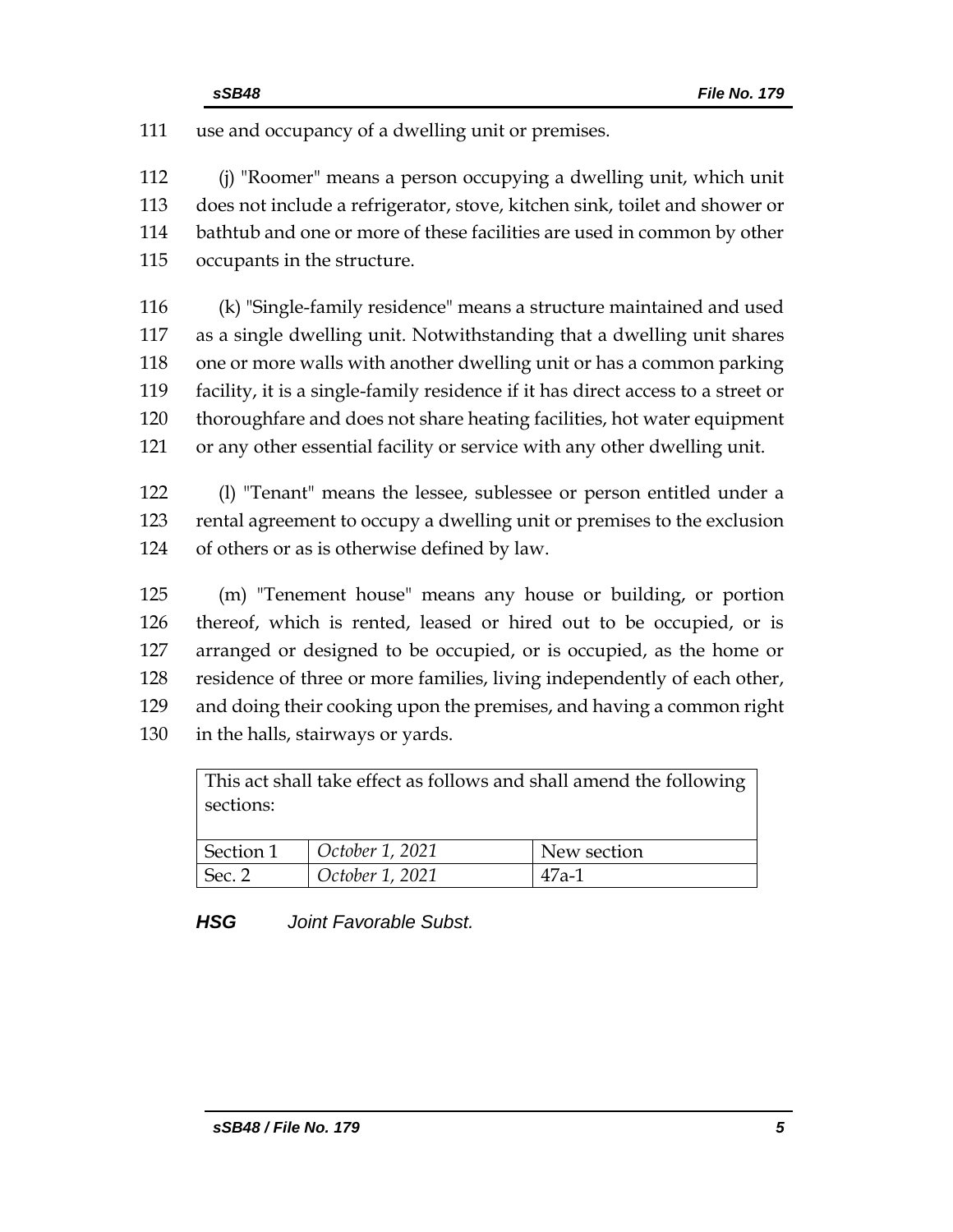*The following Fiscal Impact Statement and Bill Analysis are prepared for the benefit of the members of the General Assembly, solely for purposes of information, summarization and explanation and do not represent the intent of the General Assembly or either chamber thereof for any purpose. In general,*  fiscal impacts are based upon a variety of informational sources, including the analyst's professional *knowledge. Whenever applicable, agency data is consulted as part of the analysis, however final products do not necessarily reflect an assessment from any specific department.*

# *OFA Fiscal Note*

*State Impact:* None

*Municipal Impact:* None

#### *Explanation*

The bill makes requirements that affect private landlords regarding tenant locks and does not result in a fiscal impact to the state or municipalities.

*The Out Years*

*State Impact:* None

*Municipal Impact:* None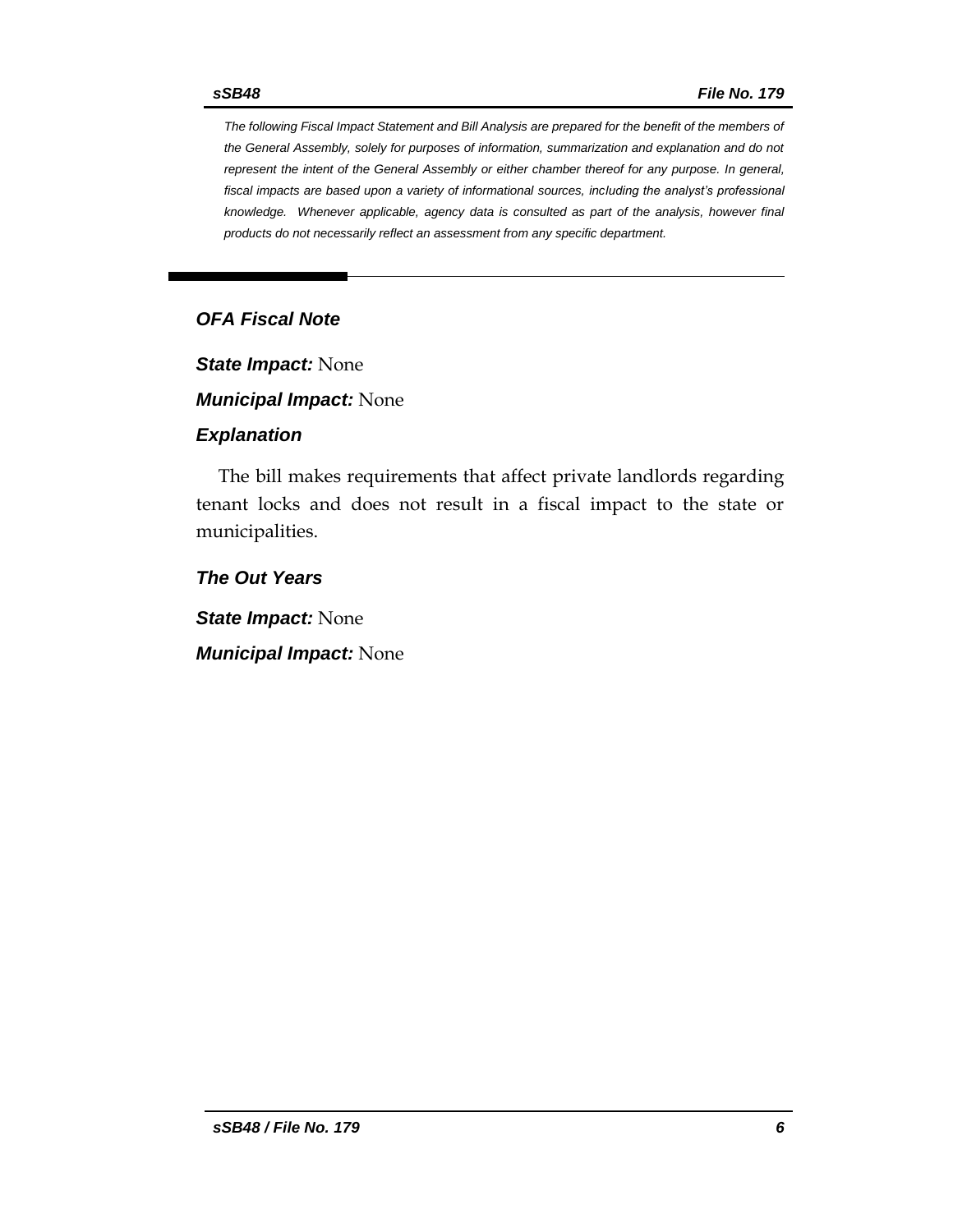# **OLR Bill Analysis sSB 48**

# *AN ACT CONCERNING ADDITIONAL HOUSING PROTECTIONS FOR VICTIMS OF FAMILY VIOLENCE OR SEXUAL ASSAULT.*

#### **SUMMARY**

This bill establishes conditions under which a landlord must change the locks to a tenant's dwelling unit, or allow the tenant to change the locks, if the tenant is named as a protected person in a civil restraining or protection order. Under the bill, the landlord is subject to certain requirements when changing the locks, including providing the tenant with keys. The landlord may choose to assess the tenant a fee to recover the cost for doing so. The bill also authorizes a landlord to reprogram a digital or electronic lock with a new entry code to comply with these requirements.

The bill allows a tenant to change the locks without the landlord's permission if the landlord fails to change them or refuses to permit the tenant to do so within a specified timeframe. The bill similarly establishes requirements for tenants changing the locks, including providing the landlord with keys to the new locks within a specified timeframe.

Additionally, the bill prohibits landlords from providing a key or any access to the dwelling unit to any tenant named as the respondent or defendant in the court order under certain circumstances. It also prohibits landlords from charging a tenant protected by a court order additional rent, deposits, or fees due to the exclusion of the tenant named as the respondent or defendant in the order. Under the bill, a landlord who denies a tenant access to the unit is immune from civil liability for adhering to this prohibition.

The bill also makes a conforming change.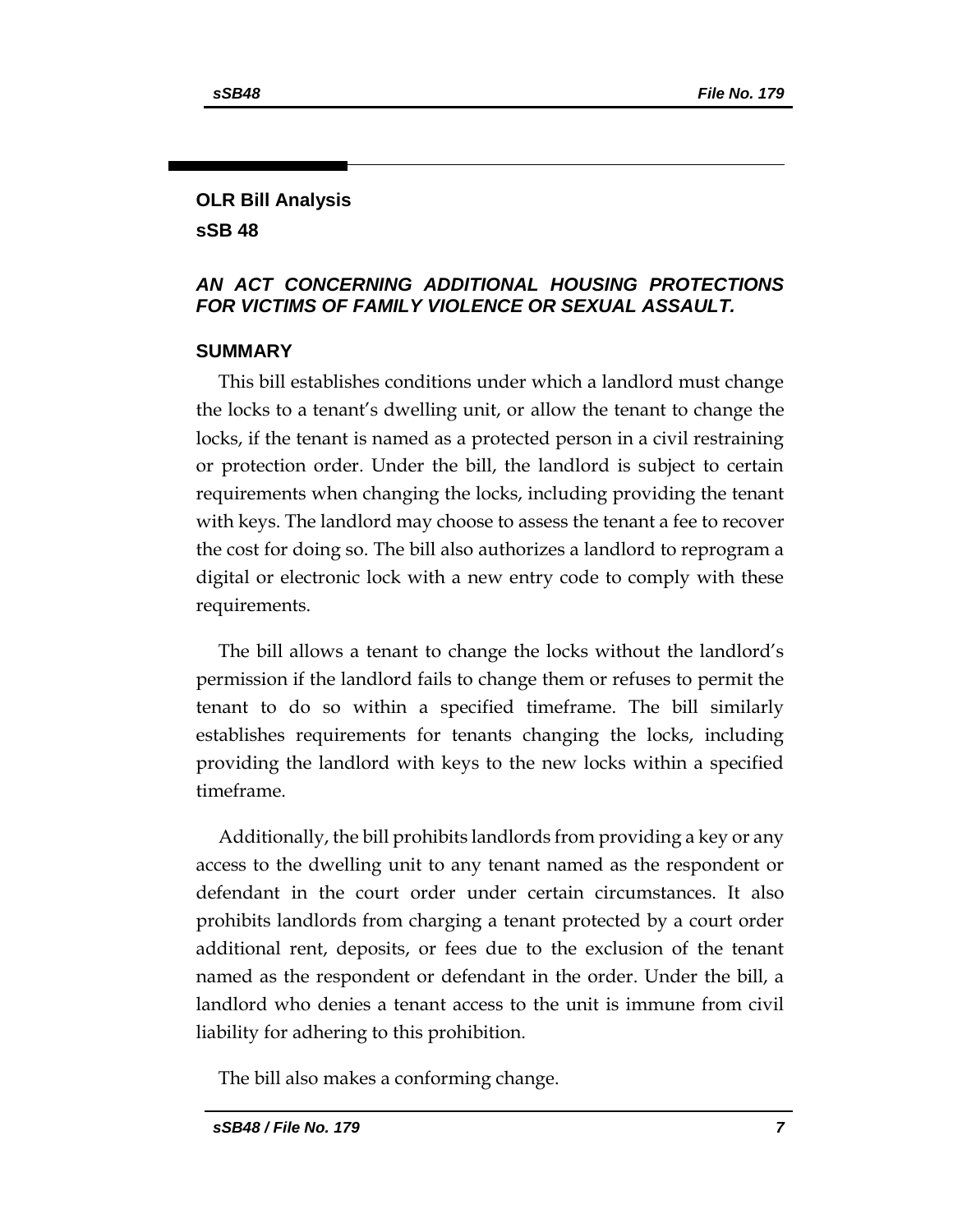#### EFFECTIVE DATE: October 1, 2021

# **LOCK CHANGES FOR TENANTS UNDER PROTECTIVE ORDERS** *Circumstances Requiring Lock Change*

The bill requires landlords to change a dwelling unit's locks or allow a tenant to do so upon a tenant's request when:

- 1. the tenant is named as a protected person in a court-issued civil restraining or protection order, family violence protective order, criminal protective order, or foreign order of protection registered in Connecticut that is in effect when the tenant requests to change the locks (see BACKGROUND);
- 2. the order requires the respondent or defendant to stay away from the tenant's home or stay a minimum distance away from the tenant; and
- 3. the tenant provides a copy of the order to the landlord.

No later than six hours after receiving a request, a landlord must let the tenant know if the landlord will change the locks or allow the tenant to do so. A landlord who agrees to make the change must do so no later than 48 hours after receiving the request.

#### *Requirements for Lock Changes Performed by the Landlord*

Under the bill, if the landlord uses a professional locksmith or contractor to change the locks for the above reasons, the landlord is responsible for paying for the service. The landlord may charge the tenant a fee not to exceed the "actual reasonable cost" of changing the locks (i.e., the cost of the lock mechanism along with the fee the landlord paid for professional contractor or locksmith services). If the tenant fails to pay the fee, the landlord may recoup the costs by either bringing suit against the tenant or deducting the amount from the tenant's security deposit when the tenant vacates the unit. The bill prohibits the landlord from starting eviction proceedings against the tenant because of his or her failure to pay for the lock replacement.

The landlord must provide the tenant with a key to the new locks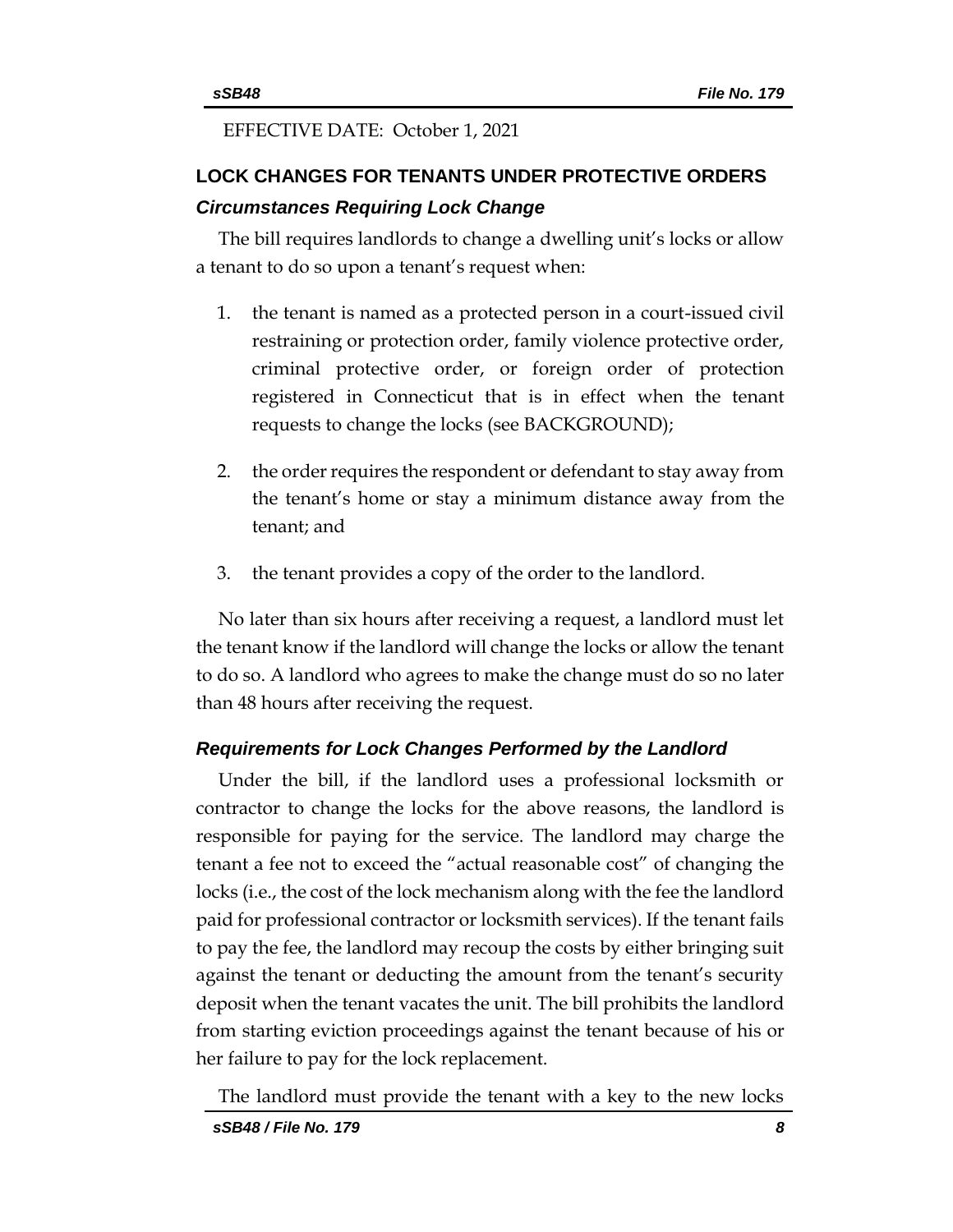before or at the time of the lock change.

#### *Requirements for Lock Changes Performed by the Tenant*

The bill allows the tenant to change the locks if the landlord (1) has informed the tenant that he or she is responsible for changing the locks, (2) fails to change the locks, or (3) fails to allow the tenant to do so within six hours after the tenant's request. Under these circumstances, the tenant must (1) ensure that the locks are changed in a workmanlike manner, using locks of similar or better quality than the originals, and (2) give the landlord a key to the new locks within two business days after the locks were changed or at a later time for good cause.

The bill allows the landlord to replace a lock installed by or at the request of a tenant if the lock was not properly installed or was not of similar or better quality compared to the original.

#### **DWELLING UNIT ACCESS**

The bill prohibits landlords from providing a key or any access to the dwelling unit to any tenant who is required to stay away from the unit as the named respondent or defendant in the court order. It specifies that the landlord has no duty under the rental agreement or by law to allow such a tenant to access the dwelling unit unless a court order allows the tenant to return to retrieve his or her possessions and personal effects. Additionally, the bill maintains the tenant's liability under the rental agreement for rent or damages to the dwelling unit.

Under the bill, a landlord or his or her agent who denies such a tenant access to the unit is immune from civil liability for adhering to this prohibition, as long as the landlord or agent complies with the bill's provisions and any applicable court order.

The bill also prohibits landlords from requiring a tenant who is named as a protected person under such an order to pay additional rent or an additional deposit or fee because of the exclusion of the tenant who is the named respondent or defendant in the order.

#### **BACKGROUND**

#### *Civil Restraining or Protection Order*